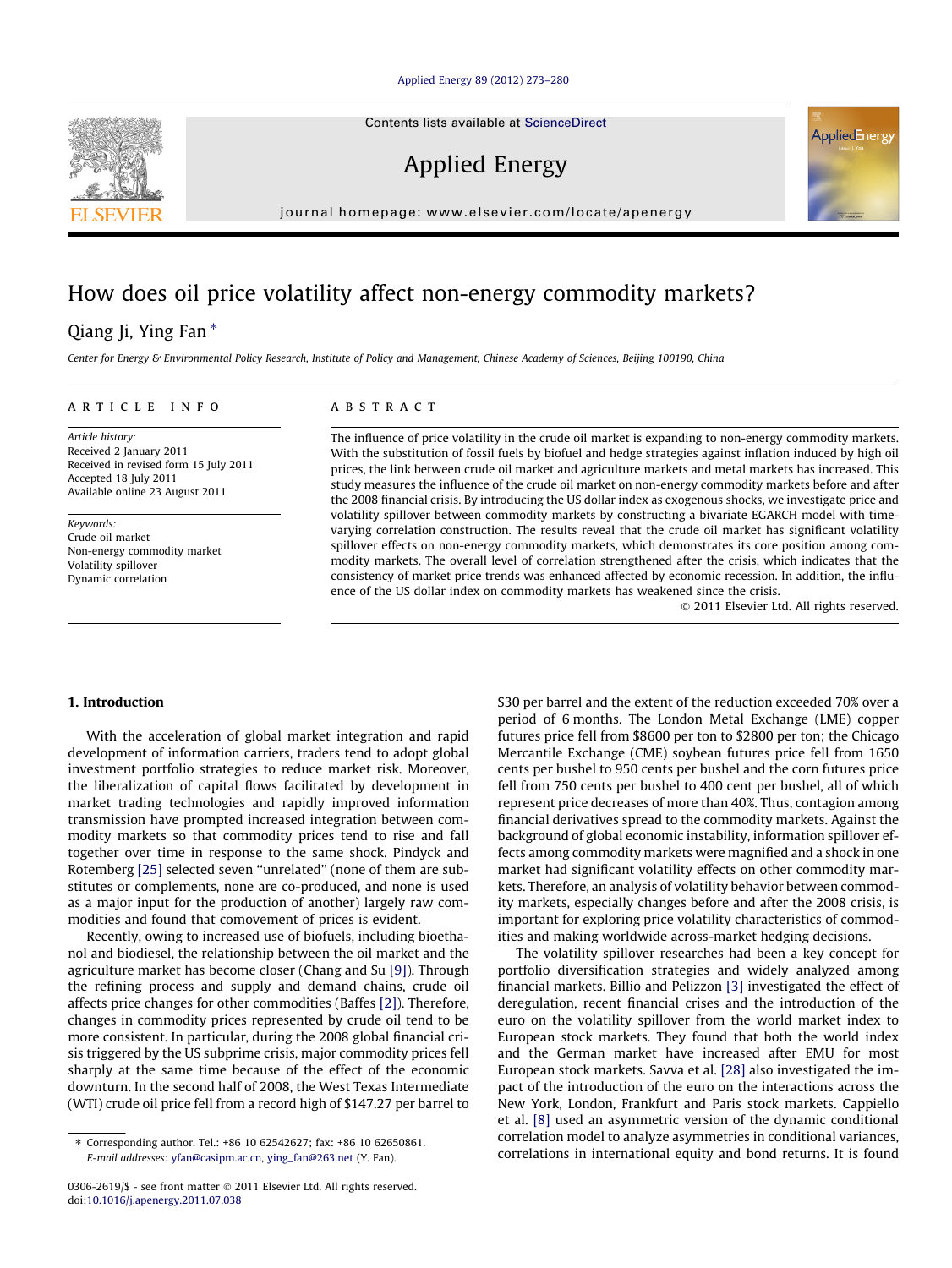that national equity index return show strong asymmetries in conditional volatility, while little evidence was seen on bond index returns. And Savva and Aslanidis [\[27\]](#page--1-0) measured the degree in stock market integration between five Eastern European countries and the Euro-zone.

The volatility spillover research for oil markets has been focused on three aspects: interactions between the crude oil market and other energy markets, equity markets and exchange rate markets. Ewing et al. [\[13\]](#page--1-0) investigated how volatility changes between oil and natural gas sectors and observed volatility spillover effects. Chen et al. [\[10\]](#page--1-0) used the threshold error correction model to analyze asymmetric price transmission between crude oil and US retail gasoline prices. They found that asymmetric transmission occurs not only in spot markets, but also in futures markets. Narayan and Narayan [\[20\]](#page--1-0) modeled the impact of oil prices on Vietnam's stock prices. It is found that the impact of factors for increasing foreign portfolio investment inflows and preferences of holding local market stocks were more dominant than the oil price rise on the Vietnamese stock market. Malik and Hammoudeh [\[19\]](#page--1-0) used a multivariate GARCH model to analyze the volatility and shock transmission mechanism among global crude oil markets, US equity markets and Gulf equity markets. The results indicated that Gulf equity markets are affected by volatility in the oil market, but only Saudi Arabia had a significant volatility spillover from the oil market. Soytas and Oran [\[32\]](#page--1-0) examined the volatility spillover from world oil spot markets to aggregate and electricity stock index returns in Turkey. The results revealed that world oil prices Granger cause electricity index and adjusted electricity index returns in variance, but not the aggregate market index returns. Papapetrou [\[24\]](#page--1-0) used a multivariate VAR model to research the dynamic correlation among oil prices, real stock prices, interest rates and real economic activity for Greece. The results revealed that oil price changes affected real economic activity in Greece and were important in explaining stock price movements. Ghosh [14] used GARCH and EGARCH models to examine the volatility spillover effect for crude oil price shocks on Indian exchange rate. The results revealed that an increased oil return leads to the depreciation of Indian currency vis-à-vis US dollar. Zhang [\[33\]](#page--1-0) used VAR and GARCH models to explore mean spillover, volatility spillover and risk spillover between the US dollar exchange rate and crude oil prices. A significant long-term equilibrium co-integrating relationship could be identified between the two markets, but the effects of volatility spillover and risk spillover from the US dollar exchange rate to crude oil prices were not significant.

The interaction between the crude oil market and other commodity markets is increasingly clear, and many researchers have begun to focus on these relationships, and also confirmed the existence of long-term relationships. However, the literature on volatility spillover effects between the crude oil price and other commodity markets is still limited. Chen et al. [\[11\]](#page--1-0) investigate the relationships between the crude oil price and the global grain prices for corn, soybean and wheat and found the significant impact of crude oil price on global grain prices. Kanamura [\[17\]](#page--1-0) investigated interaction between energy and agriculture futures prices shedding light on the recent upsurge of biofuels using a correlation model. The results revealed that correlations between petroleum, soybean and soybean oil increased sharply after 2004, which may correspond to the recent increase in biofuels. Harri et al. [\[15\]](#page--1-0) examined the influence of crude oil prices on agriculture prices and found that commodity prices are linked to the oil price for corn, cotton and soybeans, but not for wheat. Campiche et al. [\[6\]](#page--1-0) examined the covariability between crude oil prices and corn, sorghum, sugar and soybean during 2003–2007. The results revealed no cointegrating relationships during 2003–2005, but corn and soybean prices were cointegrated with crude oil prices during 2006–2007. Nazlioglu and Soytas [22] examined the shortand long-run interdependence between world oil prices and individual agricultural commodity prices in Turkey. The impulse-response analysis suggests that Turkish agricultural prices do not significantly react to oil prices in the short run. Hammoudeh and Yuan [\[16\]](#page--1-0) used GARCH family models to examine the volatility behavior of gold, silver and copper in the presence of crude oil shocks. The results revealed that previous oil shocks did not impact all three metals similarly, with calming effects on the precious metals but not on copper. Soytas et al. [\[31\]](#page--1-0) examined the longand short-run transmission of information between world oil prices and Turkish spot gold and silver prices. They found that the world oil price had no predictive power for precious metal prices and Turkish spot precious metal prices did not provide information to improve forecasting of world oil prices in the long run. Narayan et al. [\[21\]](#page--1-0) examined cointegration and synchronization relationships between gold and oil spot and futures markets. The results revealed that the oil market can be used to predict gold market prices and vice versa; thus, these two markets are jointly inefficient. Sari et al. [\[30\]](#page--1-0) used forecast error variance decomposition and an impulse response function to analyze the comovement and information transmission among the spot prices of four precious metals, oil prices and exchange rates. The results revealed that metal returns had a positive influence on oil price and oil could explain 1.7% of gold price returns.

This paper examines the volatility spillover effects between the crude oil market and metal market, agriculture market and aggregate non-energy commodity market, and estimates dynamic conditional correlations. Considering that most international commodities are priced in dollars and commodity prices are generally affected by the US dollar exchange rate (Akram [\[1\]\)](#page--1-0), the US dollar index is introduced as an exogenous shock. The main contributions of the paper are as follows. (1) We use an authoritative CRB subindex that reflects price changes for commodity markets as the representative indicator of each commodity market and introduce the US dollar index as an exogenous shock for crude oil and each commodity market in a bivariate EGARCH model. (2) The different characteristics of volatility spillover effects between crude oil and each commodity market before and after the 2008 financial crisis are analyzed comprehensively, and the influence of crude oil price volatility on various commodity markets is compared. (3) Finally, we estimate the dynamic conditional correlation between the crude oil market and each commodity market and analyze the time-varying characteristics of correlations before and after the 2008 crisis.

#### 2. Volatility spillover between crude oil and commodity markets: bivariate EGARCH model $^1$

Asymmetry effects of price volatility in capital markets had been confirmed (Booth et al. [\[5\]](#page--1-0), Reyes [\[26\],](#page--1-0) Canarella et al. [\[7\]\)](#page--1-0), whereas potential asymmetry effects between commodity markets need to be further verified. We use the exponential generalized autoregressive conditional heteroskedasticity (EGARCH) model proposed by Nelson [\[23\]](#page--1-0) and expand it to a multivariate model.

#### 2.1. Mean equation

We consider the dollar index as an exogenous shock, assuming that commodity returns are impacted not only by its own lagged term but also by the lagged term of other commodity returns and the dollar index return. Thus, the mean equations for the crude oil market and each commodity market are formulated as follows:

 $1$  For estimating the asymmetric effect between markets, EGARCH model is preferred to the multivariate GARCH model. Confined by complex coefficient estimation, it is difficult to expand EGARCH model to a multivariate version. Therefore, bivariate EGARCH model is selected in our research.